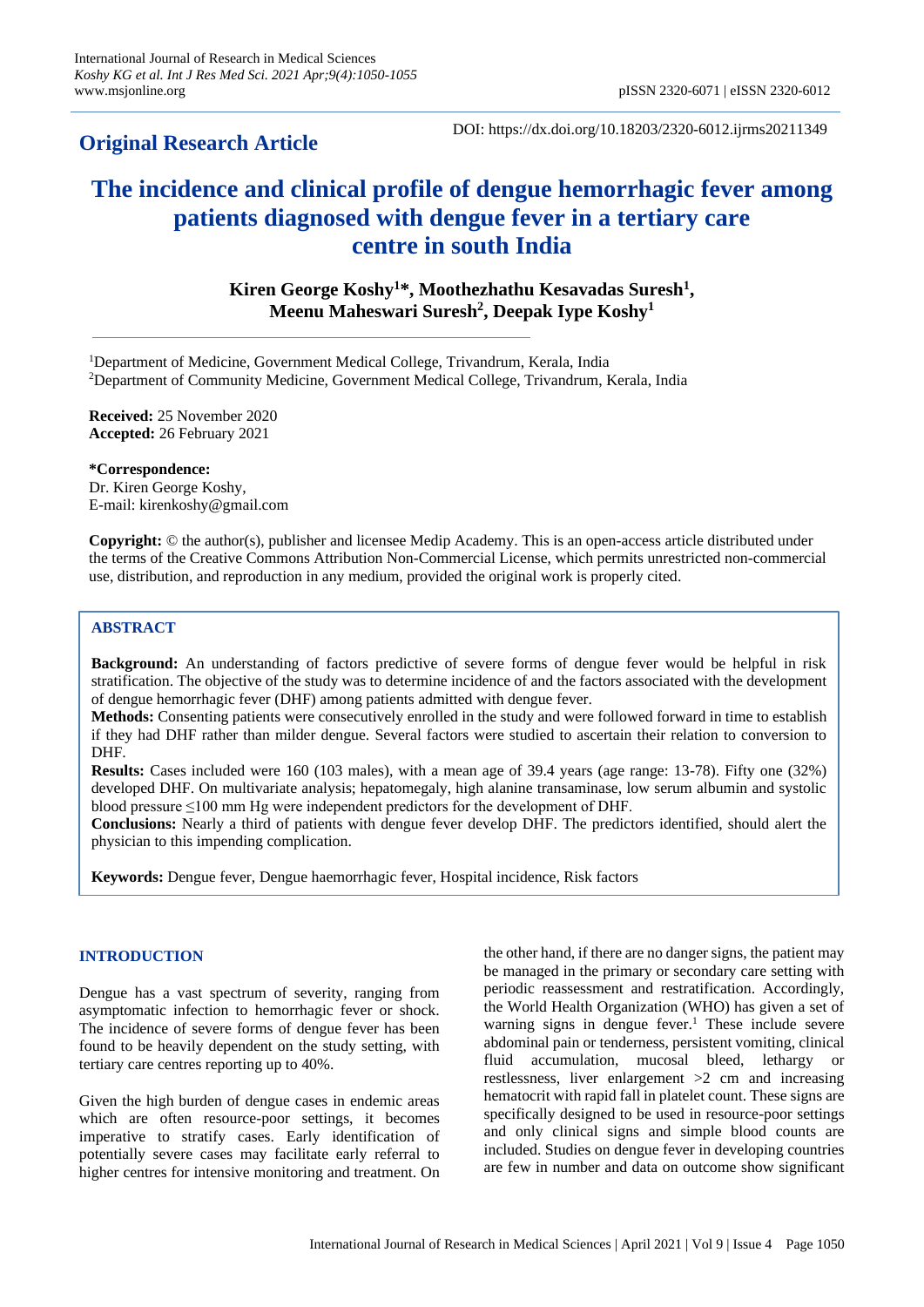heterogeneity as reported in a 2018 review from the National institute of epidemiology in Chennai.<sup>2</sup>

We aimed to find out the incidence of dengue hemorrhagic fever among patients with dengue fever in our institution. We had a secondary objective to find the determinants predicting dengue hemorrhagic fever in our patients.

## **METHODS**

We did a cross sectional study among patients admitted with dengue fever to our hospital during the study period, January 2018 to December 2018 with follow up of the cohort until discharge.

## *Study setting*

The study was conducted in a tertiary referral centre, catering to patients above 12 years of age in South India.

#### *Participants*

All admitted patients with an acute febrile illness were evaluated for clinical and haematological features of dengue fever. We included patients aged above 12 years, diagnosed as dengue fever based on WHO classification and case definitions (acute or abrupt onset of fever, accompanied by white blood cell count ≤5,000/ml and positive serology (NS1 antigen or IgM dengue antibody)). Exclusion criteria included- patients not consenting to the study, patients who had pre-existing chronic liver disease, bleeding disorders, coagulation abnormalities, or who were on anticoagulants, patients with dengue hemorrhagic fever (DHF) at admission.

#### *Variables, data source and measurements*

Semi structured questionnaires were used for data collection. Details of the clinical, haematological and biochemical profile of the patients were ascertained by clinical examination, daily follow up until discharge and by daily perusal of the patient record. The major outcome variable was Dengue Hemorrhagic Fever as defined by the world health organization.

The co variates included clinical features (rash, systolic blood pressure, diastolic blood pressure, pulse pressure, headache, vomiting, myalgia, pedal edema, altered sensorium, seizures, abdominal pain, breathlessness, hepatomegaly (>2cm from the right costal margin), cardiac failure, pleural effusion and ascites) at admission, haematological profile at admission (haemoglobin, hematocrit, white blood cell count and platelet count), biochemical profile (serum cholesterol, serum creatinine, serum albumin, liver enzymes and urine albumin) and status of dengue serology. The blood pressure was recorded at least once a day using a mercury sphygmomanometer. The clinical, biochemical and haematological findings were recorded serially until discharge. All other causes of fever were excluded by appropriate tests following the institutional protocol. Complete blood count and coagulation profile was done at least once a day. Two or more episodes of vomiting per day was taken as significant.

## *Operational definitions<sup>1</sup>*

#### *Dengue infection*

(DF) Acute or abrupt onset of fever, accompanied by white blood count  $\leq 5,000/\mu L$  and positive serology (NS1 antigen or IgM dengue antibody).

*Dengue hemorrhagic fever*

All of the following items-

Acute or abrupt fever for 2–7 days,

At least one of the following bleeding episodes: positive tourniquet test, petechiae, ecchymoses, or purpura,

bleeding from mucosa, gastrointestinal tract, injection sites, or other location, hematemesis or melena,

Platelet≤ 100,000/µL

At least one of the following plasma leakage evidence items: hemoconcentration assessed by an increase in hematocrit ≥20% from previous hematocrit, signs of plasma leakage, such as pleural effusion or ascites, or evidence of hypoalbuminemia

## *Sample size calculation*

Sample size was calculated as per the formula  $(1.962 \times p \times q)/d2$  based on the incidence of dengue hemorrhagic fever found in the study "Development of Dengue Infection Severity Score" by Pongpan et al.<sup>3</sup> The sample size obtained was 157 which was rounded up to 160 using a precision of 20%.Sample size was also calculated separately for each variable to be used in analysis using the formula  $(1.962 \times p \times q)/d2$  for qualitative variables and  $(1.962 \times 0.7)$  and  $(1.962 \times 0.7)$  for quantitative variables where  $\sigma$  is standard deviation and d is 20% of mean. All such sample sizes calculated were less than 160 and hence 160 was adopted as the sample size for the study.

#### *Sampling technique*

Consecutive cases eligible for the study were taken.

#### *Statistical analysis*

Continuous and categorical variables were presented as mean (standard deviation) and n (%) respectively. Student's t-test for quantitative variables and chi-square test for qualitative variables were used for bivariate analysis. Odds ratio was calculated for risk factors.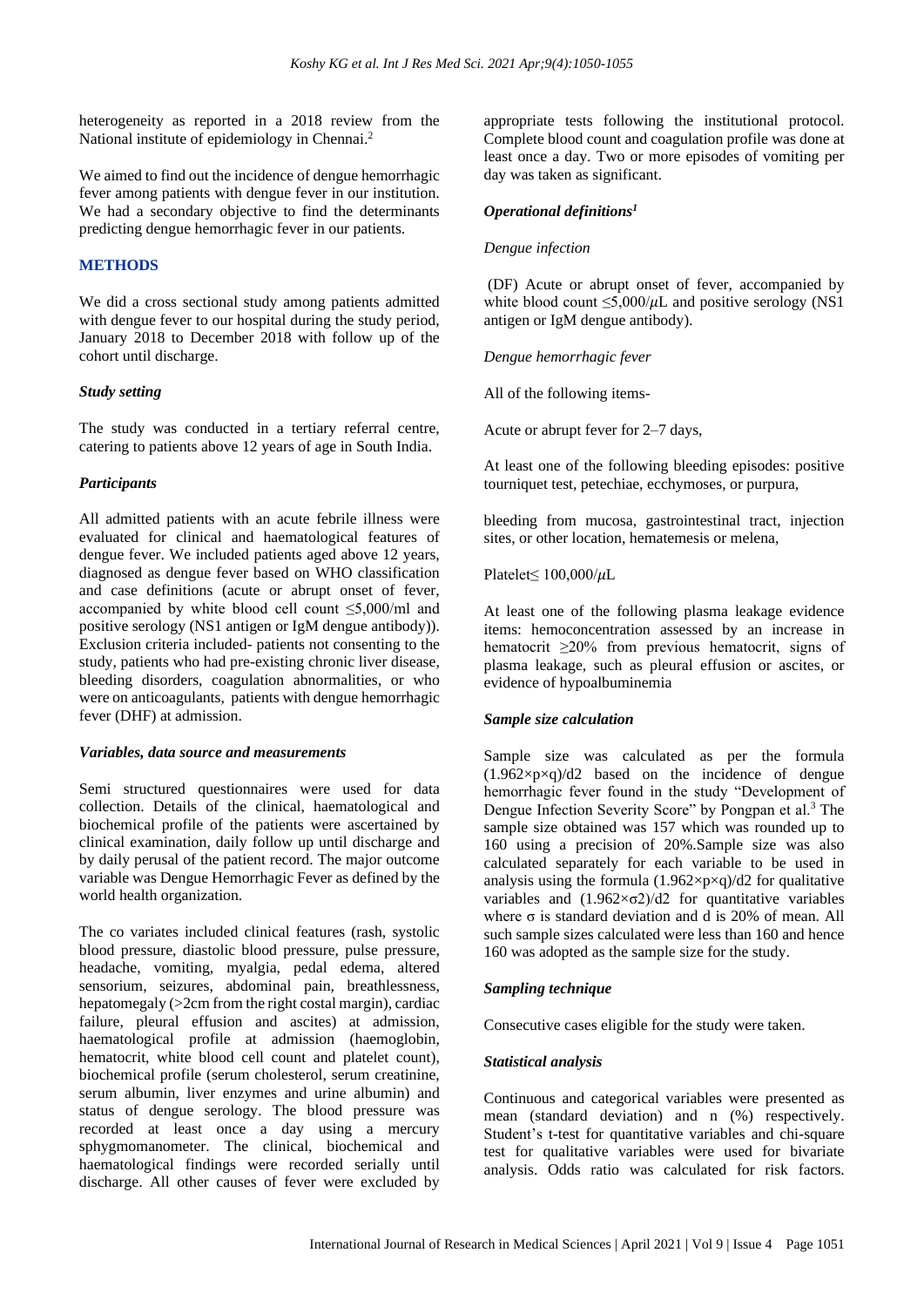Logistic regression was performed to ascertain the independent risk factors. Parameters found to be significant by bivariate analysis was used for logistic regression. The multiple logistic regression models were fit to the data by using a stepwise selection method. P value less than 0.05 was taken as significant. IBM® SPSS® Statistics 25.0 was used for data analysis.

#### *Ethical considerations*

The study was approved by the institutional review board and ethical committee of Government Medical College Trivandrum. Participation in the study was voluntary after a written informed consent.

#### **RESULTS**

One hundred and sixty patients fulfilling the diagnostic criteria were admitted with dengue fever during the study period. All patients admitted with dengue fever during the duration of the study were included as all of them consented to inclusion in the study and none had DHF at admission. They were then followed forward in time to establish if they had DHF rather than milder Dengue The mean age was 39.4 (age range 13 to 78; maximum number of cases in the 21 to 30 year age group) and 103 were male. Fifty one patients (31.8%) developed hemorrhagic fever. Table 1 shows the clinical profile of the cohort.

Headache was the commonest symptom. Neither the sex, mean age nor the age range (taken as the different decades of life) could significantly predict the occurrence of dengue hemorrhagic fever (DHF), though there was a slight female preponderance in our series.

Dengue hemorrhagic fever was significantly more in patients with abdominal pain, vomiting, myalgia, rash, hepatomegaly, breathlessness, altered sensorium, systolic blood pressure ≤100 mm Hg, skin and mucosal bleeds, prior history of dengue fever, albuminuria, dengue IgM positivity and serum alanine transaminase (ALT) above 200 U/L on bivariable analysis. (Table 2)

The mean systolic blood pressure and pulse pressure at admission (Table 3), mean haemoglobin, platelet count, ALT level, serum albumin and serum creatinine levels and the lowest platelet count attained were significantly associated with DHF (Table 4). A high serum cholesterol was found to be protective and augured a more benign course (p=0.000).

#### **Table 1: The clinical profile of the whole cohort.**

| <b>Characteristic</b>             | Number of patients $(\% )$<br>$(Total=160)$ |
|-----------------------------------|---------------------------------------------|
| Headache                          | 124(77.5)                                   |
| Vomiting                          | 80 (50.6)                                   |
| <b>Myalgia</b>                    | 72 (45)                                     |
| Abdominal pain                    | 64 (40)                                     |
| Rash                              | 28 (17.5)                                   |
| Pedal edema                       | 16(10)                                      |
| <b>Hepatomegaly</b>               | 13 (8.1)                                    |
| Past history of<br>Dengue fever   | 11(7)                                       |
| <b>Pleural effusion</b>           | 10(6.3)                                     |
| <b>Breathlessness</b>             | 7 (4.4)                                     |
| <b>Altered sensorium</b>          |                                             |
| Ascites                           | 7(4.4)                                      |
| Seizure                           | 2(1.3)                                      |
| Systolic BP $\leq$ = 100<br>mm Hg | 55 (34.4)                                   |
| $SGPT > 200$ IU/ml                | 28 (17.5)                                   |

However on multivariate analysis, only hepatomegaly (aOR:5.44, 95% CI 1.033-28.67, p=0.046), systolic blood pressure ≤100 mm Hg (aOR:5.27, 95% CI 2.118-13.109, p<0.01), a raised ALT on admission (aOR:8.482, 95% CI 2.633-27.321,  $p<0.01$ ), and presence of albuminuria (aOR:10.472, 95% CI 3.640-30.124, p<0.01), were associated with occurrence of DHF (Nagelkerke R square; 0.504).

## **Table 2: Result of bivariable analysis of factors that predict dengue haemorrhagic fever.**

| <b>Variable</b>          | Category | DHF $(n\%)$ | <b>Classical</b><br>$DF(n\%)$ | $\overline{\text{Odds ratio}^{2}}$ | 95% confidence<br><i>interval</i> | p value            |
|--------------------------|----------|-------------|-------------------------------|------------------------------------|-----------------------------------|--------------------|
| <b>Clinical features</b> |          |             |                               |                                    |                                   |                    |
| <b>Sex</b>               | Male     | 31(60.8)    | 72 (66.1)                     | 1.255                              | 0.631-2.498                       | 0.517              |
| Headache                 | Present  | 43 (84.3)   | 81 (74.3)                     | 1.858                              | 0.78-4.428                        | 0.158              |
| Abdominal pain           | Present  | 30(58.8)    | 34 (31.2)                     | 3.151                              | 1.582-6.279                       | 0.001              |
| Pedal edema              | Present  | 8(15.7)     | 8(7.3)                        | 2.349                              | $0.828 - 6.665$                   | 0.101              |
| Vomiting                 | Present  | 36(70.6)    | 45 (41.3)                     | 3.413                              | 1.673-6.963                       | 0.001              |
| Myalgia                  | Present  | 31(60.8)    | 41 $(37.6)$                   | 2.571                              | 1.299-5.088                       | 0.006              |
| Rash                     | Present  | 21(41.2)    | 7(6.4)                        | 10.20                              | 3.96-26.304                       | 0.000              |
| Hepatomegaly             | Present  | 10(19.6)    | 3(2.8)                        | 8.618                              | 2.26-32.899                       | 0.001 <sup>1</sup> |
| <b>Breathlessness</b>    | Present  | 6(11.8)     | 1(0.9)                        | 14.40                              | 1.69-123.05                       | 0.004 <sup>1</sup> |
| Altered sensorium        | Present  | 5(9.8)      | 2(1.8)                        | 5.815                              | 1.09-31.072                       | 0.034 <sup>1</sup> |

Continued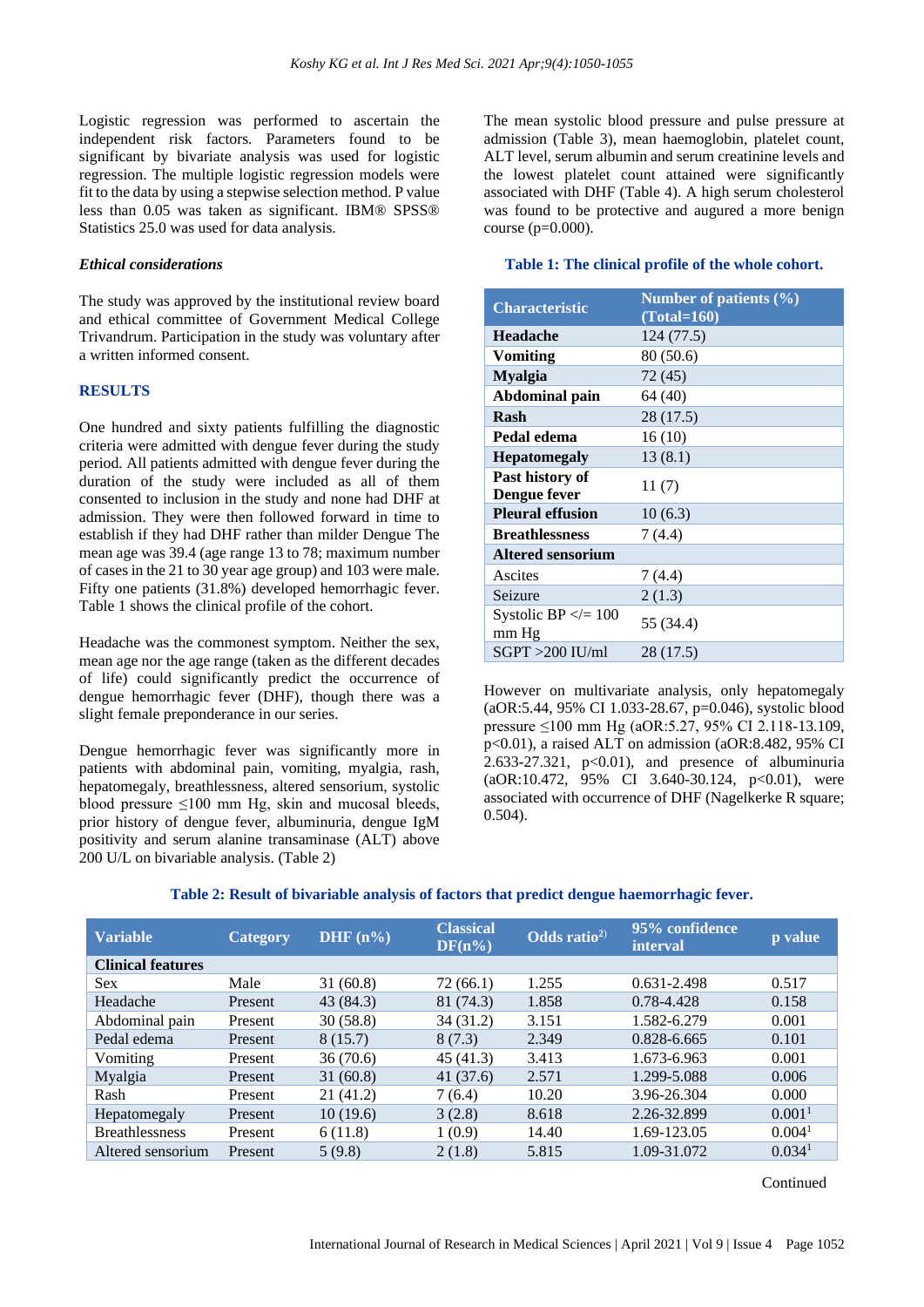| <b>Variable</b>                       | <b>Category</b> | DHF $(n\%)$ | <b>Classical</b><br>$DF(n\%)$ | Odds ratio <sup>2)</sup> | 95% confidence<br><i>interval</i> | p value            |
|---------------------------------------|-----------------|-------------|-------------------------------|--------------------------|-----------------------------------|--------------------|
| Systolic BP $\leq 100$<br>mm Hg       | Present         | 32(62.7)    | 23(21.1)                      | 6.297                    | 3.03-13.077                       | 0.000              |
| Seizures                              | Present         | 1(2)        | 1(0.9)                        | 2.160                    | 0.13-35.238                       | $0.537*$           |
| Skin and mucosal<br>bleed             | Present         | 13 (25.4)   | 5(4.5)                        | 7.116                    | 2.38-21.298                       | 0.000              |
| Prior history of<br>Dengue            | Present         | 10(19.6)    | 1(1)                          | 26.341                   | 3.27-212.30                       | 0.000 <sup>1</sup> |
| <b>Investigations</b>                 |                 |             |                               |                          |                                   |                    |
| Urine albumin                         | Present         | 23(45.1)    | 10(9.2)                       | 8.132                    | 3.47-19.079                       | 0.000              |
| Dengue IgM                            | Present         | 21(41.2)    | 31 (28.4)                     | 1.761                    | 0.88-3.532                        | 0.109              |
| Dengue $IgG$                          | Present         | 10(19.6)    | 8(7.3)                        | 3.079                    | 1.14-8.354                        | 0.022              |
| Dengue NS1                            | Present         | 31(60.8)    | 76 (69.7)                     | 0.673                    | 0.34-1.348                        | 0.263              |
| $SGPT > 200$ U/L                      | Present         | 21(19.3)    | 7(13.7)                       | 10.200                   | 3.96-26.30                        | 0.000              |
| Serum cholesterol<br>$\geq$ 160 mg/dl | Present         | 23(45.1)    | 93 (85.32)                    | 0.141                    | $0.066 - 0.304$                   | 0.000              |

DHF Dengue haemorrhagic fever DF dengue fever SGPT alanine amino transferase. **<sup>1</sup>**Fischer's exact test done <sup>2</sup> adjusted odds ratio.

#### **Table 3: Blood pressure at admission.**

| Variable              | Dengue hemorrhagic fever<br>mean $(SD)$ | <b>Classical dengue fever</b><br>mean(SD) | <b>P</b> value |
|-----------------------|-----------------------------------------|-------------------------------------------|----------------|
| <b>Systolic BP</b>    | 104.5(14.1)                             | 116.2(15.8)                               | 0.000          |
| <b>Diastolic BP</b>   | 75.1 (8.3)                              | 74.6 (9.3)                                | 0.738          |
| <b>Pulse pressure</b> | 29.6(10.5)                              | 41.1(11.2)                                | 0.000          |

## **Table 4: Blood parameters.**

| <b>Test</b>           | <b>DHF</b> mean (SD) | <b>Classical dengue fever mean (SD)</b> | <b>P</b> value |
|-----------------------|----------------------|-----------------------------------------|----------------|
| On admission          |                      |                                         |                |
| Hemoglobin            | 15.1(2.0)            | 14.5(1.7)                               | 0.043          |
| Total WBC count       | 5304.9 (4274,7)      | 5235.8 (2588.7)                         | 0.899          |
| Platelet count        | 34076.5 (23392.8)    | 49210.1 (47036.6)                       | 0.031          |
| <b>ALT</b>            | 220.3 (204.9)        | 89.1 (73.1)                             | 0.000          |
| <b>AST</b>            | 310.1 (362.7)        | 167.2 (619.9)                           | 0.129          |
| Creatinine            | 1.03(0.33)           | 0.95(0.17)                              | 0.049          |
| Serum albumin         | 3.37(0.62)           | 3.71(0.54)                              | 0.001          |
| Cholesterol           | 147.8(29.1)          | 185.6 (39.2)                            | 0.000          |
| In hospital           |                      |                                         |                |
| Lowest platelet count | 20607.8(8534.8)      | 32697.2 (20302.6)                       | 0.000          |

DHF Dengue haemorrhagic fever; ALT alanine transaminase AST aspartate amino transaminase

## **DISCUSSION**

Dengue is a disease of the tropical countries and India has a huge burden of dengue and its complications. All patients who present with dengue cannot be admitted to the ward for monitoring as beds are limited and huge numbers are affected especially in the rainy season. Even if admitted there is a need to screen patients and discharge early to vacate beds for patients who are likely to proceed to complications. Hence there is a felt need for predictors of DHF. We evaluated patients with Dengue fever to find the incidence of DHF and to find predictors of the same. More males were affected with dengue fever than females as observed in most other series.4,5

Though we observed headache as the most common symptom, other than fever, in patients with dengue, others have described vomiting.<sup>3,4,6</sup> This could possibly be under reporting by our patients, referral bias with patients complaining of headache being referred by the first contact doctor or a difference in the manifestation in our population. The age distribution of our cohort peaking at 21 to 30 years, is in agreement with the findings of Khan et al whose mean age of dengue fever patients was 24 years. 7

Nearly one third of our cohort developed DHF. However reports in the literature vary  $(8.8\%, 11.8\% \text{ and } 38.1\%, \frac{38.9}{10.3\%})$ This could be due to genetic variation in the virus at a given time or a different strain of the virus or due to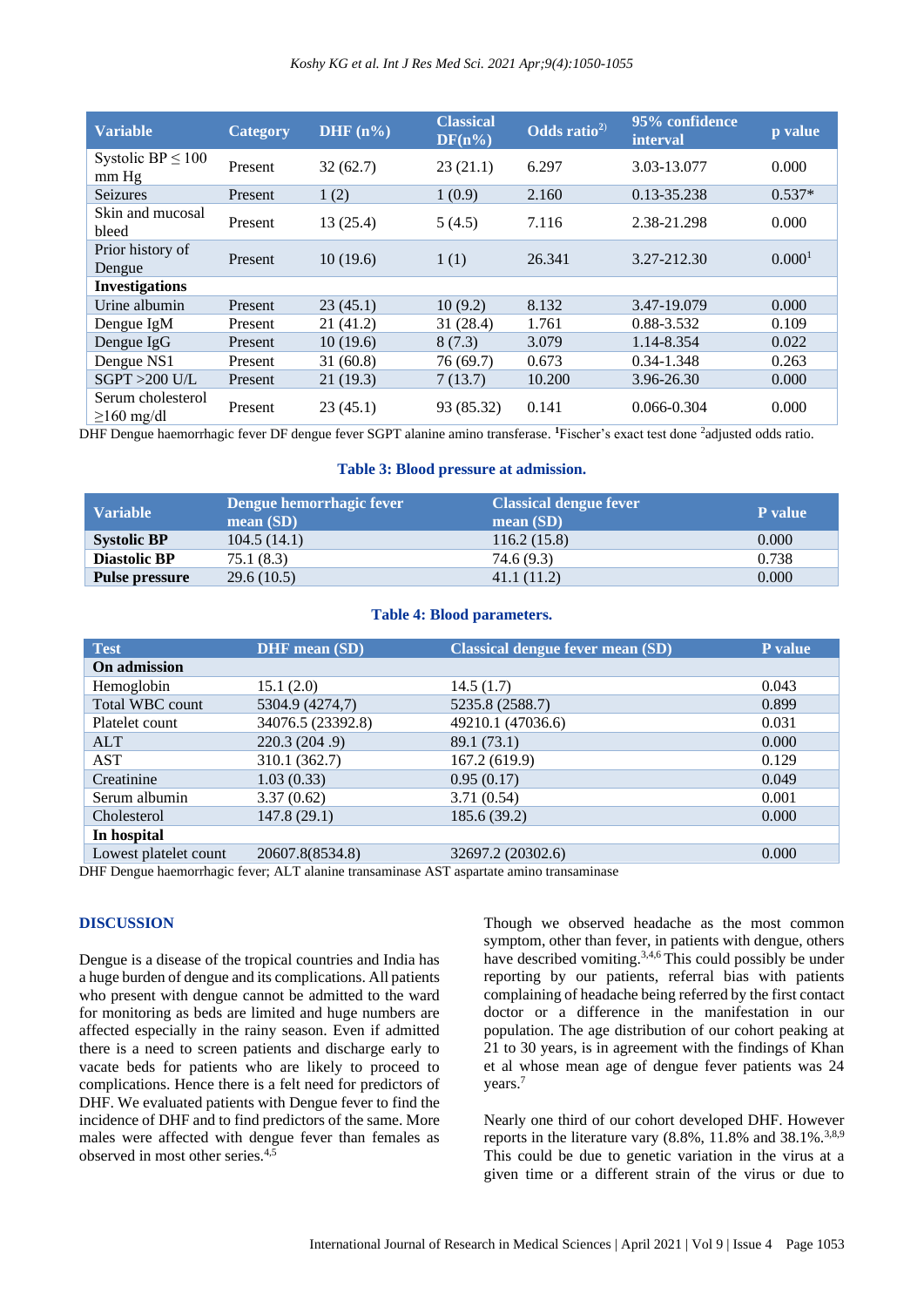population characteristics. The higher number of DHF cases in our series may be due to its setting in a tertiary referral hospital and due to inclusion of only inpatients. Furthermore it is well known that DHF emerges in certain geographic regions.

The challenges faced by a tropical country like ours, is the prevention of dengue transmission, prevention of DHF and decreasing the fatality of DHF. To this end, any factor that could point to some among a cohort of dengue fever, as suspect candidate to develop DHF would help in triaging patients. A thorough understanding of the serotypes of dengue and the propensity of each serotype to culminate in DHF is necessary.<sup>10</sup> In the absence of virological labs in developing countries, it is necessary to clinically suspect evolution to DHF, which is potentially fatal.

Despite the fact that DHF was first reported from Manila Philippines in 1953 to 1954, the disease rapidly spread in 20 years' time to the other South Asian countries including India.<sup>11</sup> The clinical spectrum of DHF and the factors associated with the same have been studied by various authors. Each group has studied different factors and found varied factors as associated with progression to DHF. Age above 40 years, secondary infection, diabetes, lethargy, a thick gall bladder and delayed hospitalization were reported in a Malaysian study in  $2015$ .<sup>8</sup> Haematocrit and APTT ratio were the only two independent risk factors described in another Malaysian study in 2009.<sup>12</sup> Vasanwala has shown a high urine protein creatinine ratio as predictive of severe dengue infection.<sup>13</sup> A recent pediatric series from our institution found clinical fluid accumulation, persistent vomiting and hematocrit ≥0.40 concurrent with platelet count <100 × 109/L prognosticative of severe dengue.<sup>14</sup>

Wahid in his series matched our observation that an elevated ALT was predictive of DHF.<sup>15</sup> Lee observed that, an elevated ALT was seen in severe dengue fever but could not predict DHF or severe dengue.<sup>16</sup> Ahamed noted a raised ALT in addition to many manifestations including abdominal pain, purpuric rash, ascites, thrombocytopenia and coagulopathy as statistically significant predictors for developing DHF. 17

Albeit a raised ALT has been studied by many, hepatomegaly has not been addressed in other series and possibly the reason why this finding of ours does not conform to other series. A low blood pressure has also not been included in the multivariate regression model of others.

A high serum cholesterol though it lost its significance in our multivariate regression model, was seen to protect the patient from hemorrhagic fever. Biswas found that lower total serum cholesterol and LDL-C levels at presentation were associated with subsequent risk of developing dengue hemorrhagic fever using the WHO 1997 dengue severity classification.<sup>18</sup> Viral replication is linked to fatty acid synthesis with phosphatidylserine and

phosphatidylethonolamine involved in entry of flaviviruses into cells. Viral assembly and pathogenesis also need sphingolipids and cholesterol. The interaction of flaviviruses with cellular lipid metabolism has recently been comprehensively reviewed.<sup>19</sup>

One of the strengths of our study is the use of the WHO criteria to define dengue fever and DHF. Studies on risk factors for development of DHF are less in India. Limitations of this study include the fact that being a tertiary referral hospital, patients may in fact not be typical of those presenting to other centers, as it is likely that only more severely ill patients were referred. The incidence of DHF we found reflects the hospital incidence in a tertiary referral center. The strength of association of many of the factors studied would have been better on a larger sample.

## **CONCLUSION**

From the results of our study we could possibly assume that nearly a third of patients admitted with dengue fever in a tertiary care hospital are liable to have DHF. A clinician can look out for two clinical signs; hepatomegaly and a low systolic blood pressure and two laboratory values; ALT >200 U/L and albuminuria to triage patients with dengue fever for closer monitoring and precise remedy. This could possibly bring around a patient before he actually starts bleeding and in all likelihood prevent death.

## **ACKNOWLEDGEMENTS**

We thank all the patients and their family who cooperated and consented with our study.

*Funding: No funding sources Conflict of interest: None declared Ethical approval: The study was approved by the Institutional Ethics Committee*

#### **REFERENCES**

- 1. World Health Organization (WHO). Dengue-Guidelines for Diagnosis, Treatment, Prevention and Control. New ed. Geneva, Switzerland: World Health Organization; 2009;1-147. https://apps.who.int/iris/handle/10665/44188. Last accessed on 1 st September, 2020.
- 2. Ganeshkumar P, Murhekar M V, Poornima V, Saravanakumar V, Sukumaran K, Anandaselvasankar A et. al. Dengue infection in India: a systematic review and meta-analysis Negl Trop Dis. 2018;12(7): e0006618.
- 3. Pongpan S, Wisitwong A, Tawichasri C, Patumanond J, Namwongprom S. Development of dengue infection severity score. ISRN Pediatr. 2013: 2013:1-6.
- 4. John K J, Gunasekharan K, Prasad JD, Mathew D, Das S, Sultan N et.al. Predictors of Major Bleeding and Mortality in Dengue Infection: A Retrospective